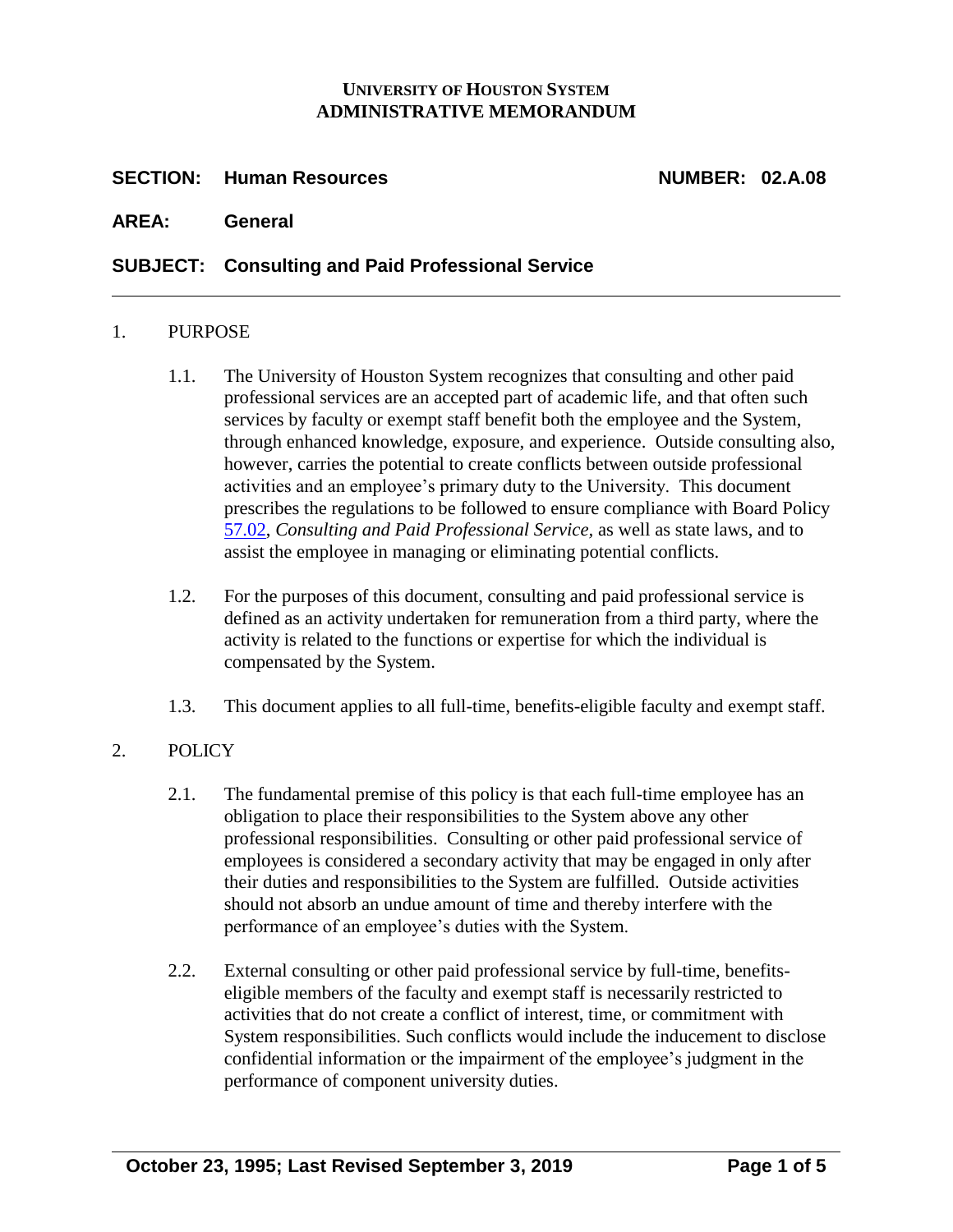This privilege is subject in all instances to the conditions set forth below. Failure to comply with this policy may subject an employee to disciplinary action including reprimand, suspension, or termination.

- 2.2.1. The first responsibility of the individual is to the System. Outside professional obligations should not interfere with the employee's full-time commitment to the System.
- 2.2.2. No outside obligation should result in any conflict of interest involving the individual's responsibilities to the System or to its programs, policies, and objectives. Even the appearance of conflict may be detrimental to both the employee and the System, therefore the System seeks to assist employees in avoiding actual or potential conflicts of interest in their consulting and other professional agreements. See [SAM 02.A.09 –](http://www.uhsystem.edu/compliance-ethics/_docs/sam/02/2a9.pdf) Conflict of Interest.
- 2.2.3. Use of System facilities, space, equipment, or support staff for consulting or other paid professional activities is permitted only if a financial arrangement that adequately covers the costs involved has been concluded between the individual and the administration prior to the employee's beginning the outside consulting or other paid professional service.
- 2.2.4. Individuals may not represent themselves as acting in the capacity of System employees when conducting consulting or other paid professional activities. The System bears no responsibility for any actual or implied obligations or liabilities incurred by the individual resulting from the consulting or other paid professional agreement or activity.
- 2.2.5. The responsibility to recognize and avoid conflicts of interest resides primarily with the individual employee. To assist in that endeavor, the System requires faculty who wish to arrange consulting or other paid professional activities to provide *prior* [written notification](http://www.uh.edu/human-resources/forms/consulting.docx) to their respective dean. Review by their dean, or equivalent, of such activities shall include consideration of any real or apparent conflict of interest and the benefit of the proposed service to the System and the component university. The dean may disapprove such activities if they conflict with primary System duties. The Consulting and Paid Professional Service Application Form for documentation can be found at this location: [http://www.uh.edu/human-resources/forms/consulting.docx.](http://www.uh.edu/human-resources/forms/consulting.docx)

Each faculty member who engages in consulting or other paid professional service, including teaching on a temporary basis at other institutions, must ensure that such activities do not require commitments of time averaging more than one day per calendar week (i.e., one day in seven), and must arrange such activities so as not to interfere with the employee's University obligations, including but not limited to regularly scheduled classes. As approved by the Senior Vice Chancellor for Academic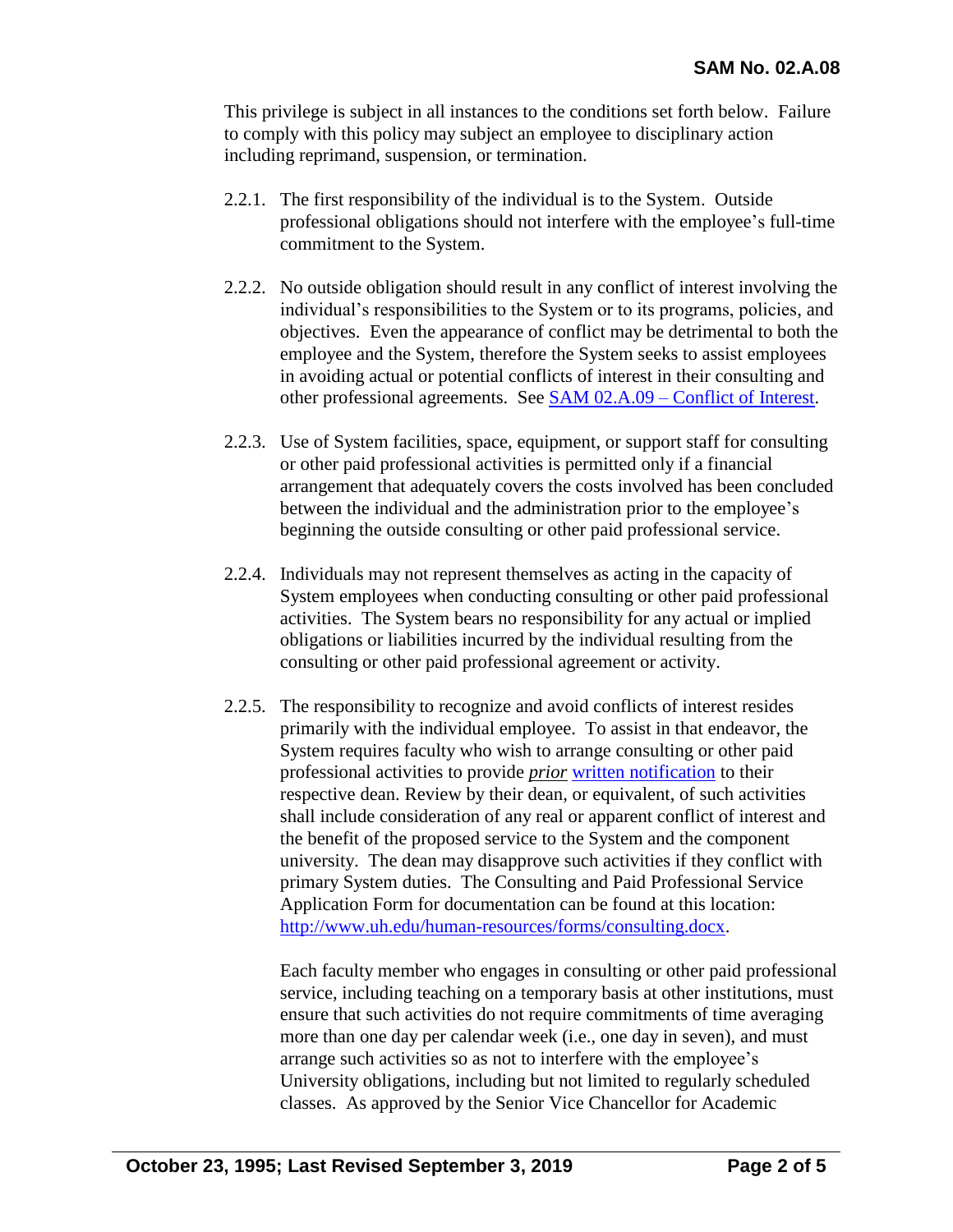Affairs/Provost, faculty in the College of Architecture are exempt from this limit due to the fact that active faculty participation in professional practices is a critical element of the student design experience and is consistent with the mission and faculty performance policies of the College of Architecture.

- 2.2.6. Exempt staff wishing to arrange consulting or other paid professional activities must obtain *prior* [written approval](http://www.uh.edu/human-resources/forms/consulting.docx) from the appropriate supervisor; such outside consulting must be justified on an individual basis and may not create a conflict of interest, time, or commitment with System responsibilities. The Consulting and Paid Professional Service Application Form for documentation can be found at this location: [http://www.uh.edu/human-resources/forms/consulting.docx.](http://www.uh.edu/human-resources/forms/consulting.docx)
- 2.2.7. When any of an individual's salary is paid from funds for externally sponsored activities, the time allowable for consultation or other paid professional activities must comply with sponsor requirements.
- 2.3. Authorizations for absences from an employee's official place of duty because of outside consulting or other paid professional service shall be requested and approved in accordance with component university regulations governing leave entitlements.
- 2.4. The Standards of Conduct of State Officers and Employees, which are provided by state law, deal with the conflict of an employee's private interests with the interests of the state of Texas. Any employee who violates such standards through a consultation or other paid professional service is subject to dismissal from employment with the System, regardless of whether an application to engage in such an activity has been approved. Such dismissal will be processed according to applicable discipline and dismissal procedures.
- 2.5. Unpaid public service is not included in this policy; occasional lectures that include fees are also not included, unless these activities require significant amounts of time or otherwise conflict with regular System obligations.
- 2.6. An employee may not accept an honorarium or any fees or gifts in consideration for an*y* services performed in his or her official capacity on behalf of the component university (excluding travel expense reimbursements).
- 2.7. Each component university shall establish a process for monitoring outside paid professional activities of their faculty and exempt staff in order to ensure that such activities are consistent with this policy and also serve System purposes. The Chancellor will report to the Board annually on such activities.

# 3. ADDITIONAL COMPENSATION

Work performed for the component university outside the employee's normal duties and outside normal work hours is considered an overload assignment. Each component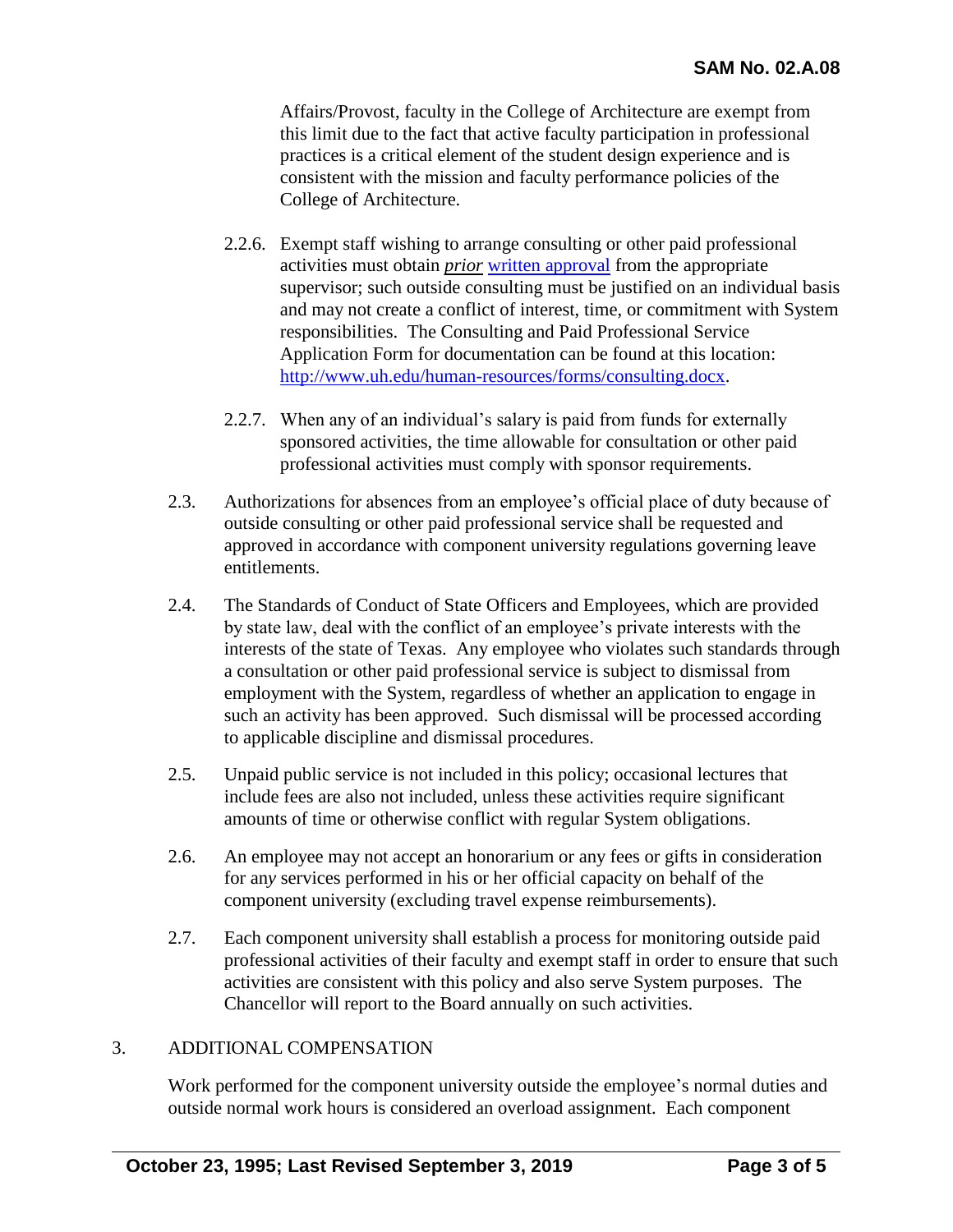university shall establish a process for monitoring assignments of its faculty and staff to ensure that such activities are consistent with this document, serve institutional purposes, and are compliant with applicable law(s) with respect to employee compensation.

### 4. MULTIPLE EMPLOYMENTS

Work performed for another component university of the System within the scope of activities, functions, or expertise for which the component university compensates the individual is considered consulting or outside employment. Consulting activities must be non-regular, part-time appointments or temporary appointments as defined in SAM 02.A.34 - [Types of Staff Employment.](http://www.uhsystem.edu/compliance-ethics/_docs/sam/02/2a34.pdf) Prior [written approval](http://www.uh.edu/human-resources/forms/consulting.docx) to engage in these activities is required. Compensation for these services must be made through the component university's payroll system and are subject to withholding and other payroll deductions.

### 5. DUAL OFFICE HOLDING

The Board of Regents must grant approval before any officer of the System or its component institutions may accept an offer to serve in another non-elective office consistent with [Board Policy 57.04,](http://www.uhsystem.edu/board-of-regents/policies/index.php#SectionVI) and all applicable laws. Approval must include a formal finding that the officer has satisfied the requirements of [Article XVI, Section 40,](https://statutes.capitol.texas.gov/Docs/CN/htm/CN.16.htm)  of [the Texas Constitution.](https://statutes.capitol.texas.gov/Docs/CN/htm/CN.16.htm)

# 6. CONTRACT AND ATHLETIC DEPARTMENT STAFF

Annually, full-time and part-time employees (excluding secretarial and clerical personnel) of the intercollegiate athletics department shall provide a written detailed account to the component university president of all athletically-related income and benefits from sources outside the component university. The approval of such employment and income must occur within the guidelines of the component university in order to be in compliance with [NCAA](http://www.ncaa.org/) legislation, specifically NCAA [Bylaw 11.2.2 \(Athletically-Related Income\).](https://web3.ncaa.org/lsdbi/search/bylawView?id=104310)

#### 7. REVIEW AND RESPONSIBILITY

| <b>Responsible Party:</b> | <b>Associate Vice Chancellor for Human Resources</b> |
|---------------------------|------------------------------------------------------|
| Review:                   | Every five years on or before September 1            |